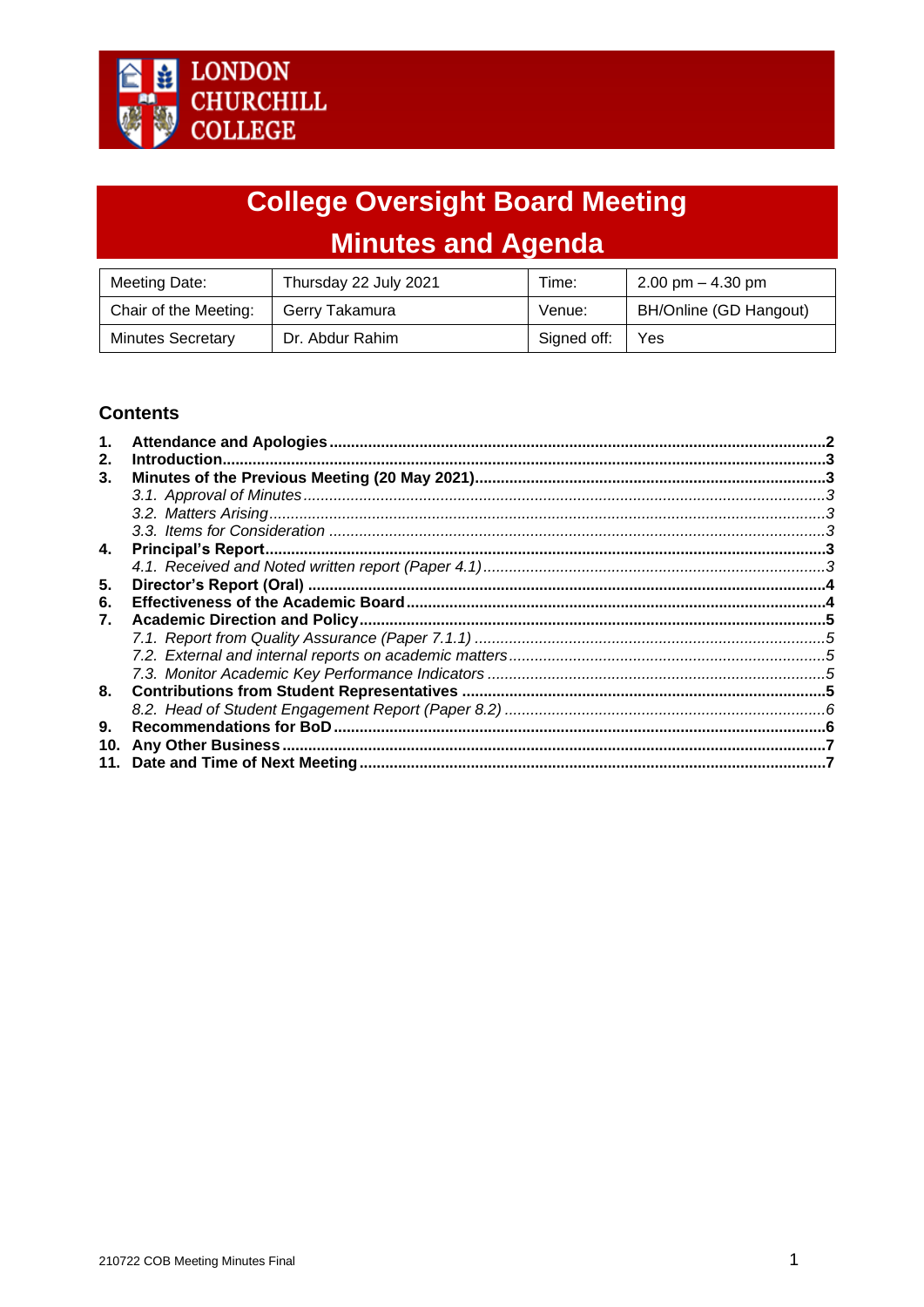

## <span id="page-1-0"></span>**1. Attendance and Apologies**

| Membership                     | Role title                                                                      |
|--------------------------------|---------------------------------------------------------------------------------|
| Gerry Takamura (GT)            | Non-Executive Member (Chair)                                                    |
| Graham Morrell (GM)            | Non-Executive Member (Vice Chair)                                               |
| Professor Stephen Hyde (SH)    | Non-Executive Member                                                            |
| Professor Frank Haddleton (FH) | Non-Executive Member                                                            |
| June Dennis (JD)               | Non-Executive Member                                                            |
| Ukane Kennedy (UK)             | <b>Student Representative</b>                                                   |
| In Attendance                  | <b>LCC Executives</b>                                                           |
| Dr. Nick Papé (NP)             | Principal                                                                       |
| Dr. Abdur Rahim (AR)           | Registrar                                                                       |
| Rahaman Hasan (RH)             | Head of Programmes and Academic Monitoring / Interim Head of Student Engagement |
| MW Oli (MO)                    | Chair, Board of Directors                                                       |
| Nazim Uddin (NU)               | <b>Company Secretary</b>                                                        |
| <b>Apologies</b>               |                                                                                 |
| Neil Pearce (NPe)              | Non-Executive Member                                                            |
| Maksim Alam (MA)               | Senior Quality Assurance Officer                                                |
| Maria Stevens (MS)             | <b>HR Officer</b>                                                               |
| Tahmina Chowdhury (TC)         | <b>Student Representative</b>                                                   |
| Kaniz Fatemah (KF)             | <b>Student Representative</b>                                                   |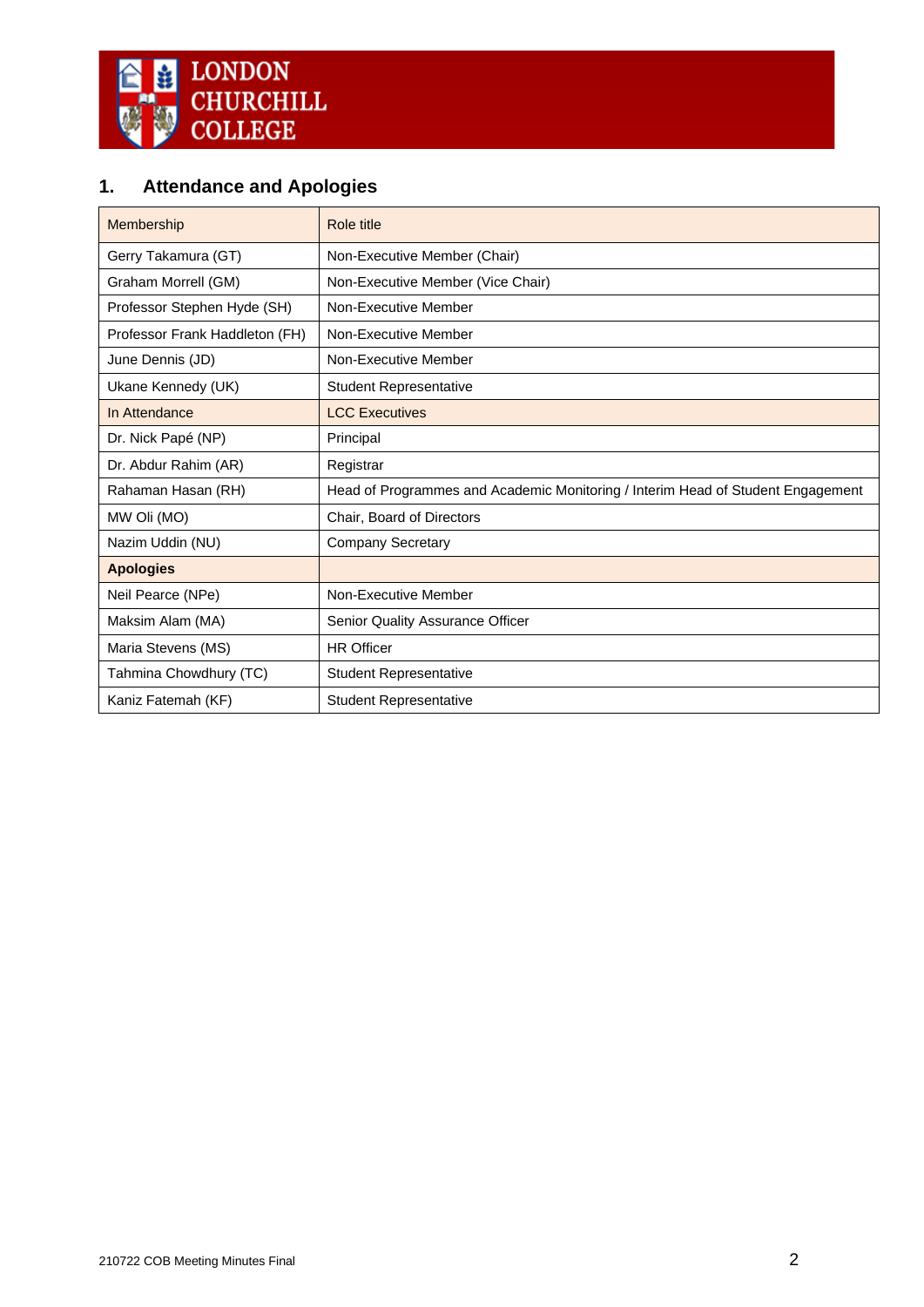## <span id="page-2-0"></span>**2. Introduction**

- 2.1. The Chair welcomed members present to the meeting and particularly welcomed the student representatives;
- 2.2. The Chair informed NEMs of the LCC Governance Conference scheduled for 29 July 2021. Chair noted that NP had already confirmed the Conference invitation to NEMs via email;
- 2.3. Declaration of Interests: In response to declaration of interest in any agenda item, the members made no new declaration.

## <span id="page-2-2"></span><span id="page-2-1"></span>**3. Minutes of the Previous Meeting (20 May 2021)**

## **3.1. Approval of Minutes**

The Minutes require further amendments will be submitted for approval to the COB meeting on 25 November 2021.

## <span id="page-2-3"></span>**3.2. Matters Arising**

3.2.1. There were no matters arising.

## <span id="page-2-4"></span>**3.3. Items for Consideration**

3.3.1. There were no items for consideration.

## <span id="page-2-6"></span><span id="page-2-5"></span>**4. Principal's Report**

## **4.1. Received and Noted written report (Paper 4.1)**

- Key points: OfS Registration / Pandemic Impact / Potential Academic  $4.1.1$ Partnerships / Response of Executive Group (REG) / HR and Staff/ Barclay Hall Campus / Barking Campus / LCC Website / Journal / Delegated Budgets / KPI Results (2018, 2019, 2020)/ Strategy / Staff Employment / Monitoring College Performance / Semester Comparisons;
- 4.1.2. Comments: The Board noted this was a comprehensive report and conveyed thanks to the Principal;
- 4.1.3. JD wanted to understand the process of awarding 100% pass rates to students in Term 1 (Jan 2021) and stated that there should not be any academic conduct associated with 100% pass rate. RH explained the rationale behind the calculation and assured the Members there is no academic conduct associated with 100% pass rate; JD further explained that a 100% pass rate might well provide concerns to an auditor from an inspecting institutional body (e.g., QAA or Pearson) and the College should be quite clear on how the rate was computed and the rationale supporting such data. Membership requested RH to report a response to the next COB meeting and NP agreed that the College will review its procedures for reporting pass rates;
- $4.1.4$ SH asked for further detailed analysis of the KPI data. NP informed that the data presented to NEMs is transparent and explained on individual KPIs. NEMs were satisfied with the explanation;
- GT asked for an update on the Distance Learning Application for non-UK  $4.1.5$ students. NP advised that we are discussing with Pearson the possibility of offering an online mode of learning to foreign students (Non-UK, International). We have made a Distance Learning Application for approximately 100 students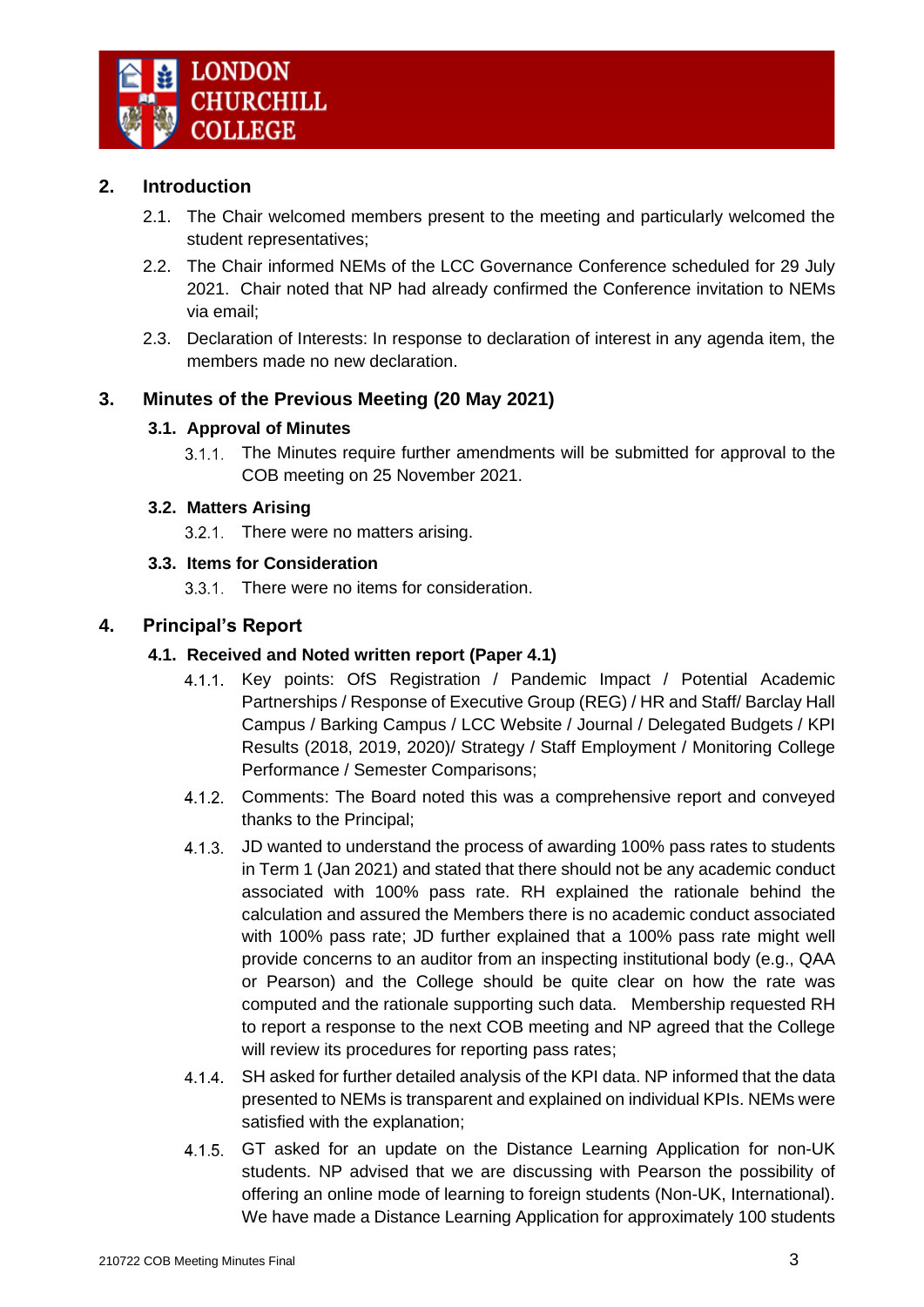

for HND Business at Level 4/5 for academic year 2021/2 and 200 students for academic year 2022/3;

 $4.1.6.$ GM asked for an update on the College's partnership discussions with Higher Education Institutions (HEIs). NP confirmed that we are discussing the possibility of forming an academic partnership with an HEI, under a franchise arrangement. We expect this to cater for 100 students of FD Business at Level 4/5 for academic year 2022-2023, with an increase the following year. We are discussing the possibility of starting a cohort of perhaps 50 students in April 2022. It might be possible to introduce Level 3 to prepare some of our applicants for undergraduate study.

## <span id="page-3-0"></span>**5. Director's Report (Oral)**

- 5.1. NU informed Board that COB recommendations have been considered and will be implemented for the next meeting;
- 5.2. NU mentioned that the College policies and Master Risks Register aligns within the College policies and procedures. It has been noted that NP and NU are currently working on mapping the College documentations to align with Committee of University Chairs (CUC) Higher Education Code of Governance. This will help the College to produce a range of publications, from guides and handbooks to policy documents and research reports;
- 5.3. NU stated that DSA for non-UK students is pending outcome. BoD considering hybrid courses for overseas students;
- 5.4. NU informed that the COB could focus on academic governance. The ARRC will focus on the remuneration aspect of the College;
- 5.5. NU informed NEMs that BoD authorised the correction of some colour and numbering issues as minor changes. The BoD considered the subsequent corrections to COB ToR and ARRC ToR as minor changes;
- 5.6. MO informed the Board that the BoD had reviewed the College's financial forecast for the worst-case scenario and could confirm that the College has built-in resilience to cope with any financial pressure for the next two years. The College will remain selfsufficient until OfS registration or possible HEI partnership;
- 5.7. NEMs posed some questions on further clarity on COB ToR and ARRC ToR. NU explained the roles and responsibilities of both Boards;
- 5.8. KF asked for further clarification on ARRC membership. NU explained the ARRC membership to NEMs. Members were satisfied with the explanation.

## <span id="page-3-1"></span>**6. Effectiveness of the Academic Board**

- 6.1. 210316 AB Meeting Minutes received and noted.
- 6.2. 201124 AB Meeting Minutes received and noted
- 6.3. 200721 AB Meeting Minutes received and noted
- 6.4. 201124 Standing AcB Agenda Final received and noted
- 6.5. NEMs stated they would like AB Minutes to be comprehensive and to include record of AB Members discussions. NP considered the comments.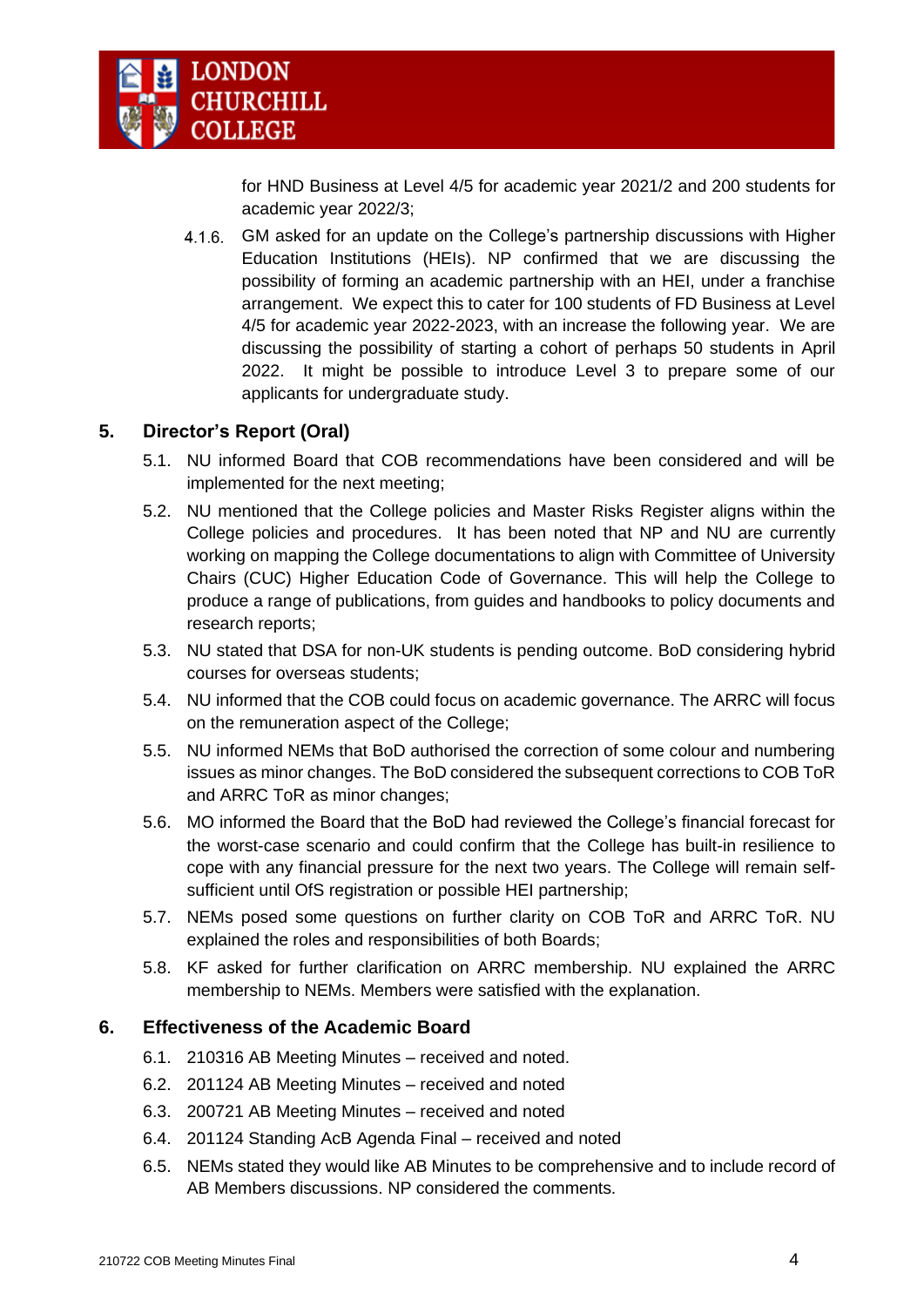

- 6.6. COB requested a copy of self-assessment of effectiveness of Academic Board to be uploaded to GD folder for 25 November 2021 COB Meeting;
- 6.7. COB requires a meeting with AB NEMs to understand the effectiveness of AB. COB Chair will nominate two COB NEMs to meet AB NEMs. AB Chair to send invitation to COB NEMs to attend next AB meeting as Observers.

## <span id="page-4-0"></span>**7. Academic Direction and Policy**

To receive, consider and respond to:

## <span id="page-4-1"></span>**7.1. Report from Quality Assurance (Paper 7.1.1)**

- **Key points:** Student facing policies / Action Quality Assurance and  $7.1.1.$ Administration process / Policy / student attendance / Governance conference / Progress data on Academic Strategy / LCC Performance Matrix / QA audit;
- **Comments:** JD asked the validity of policies and review. RH stated that College  $7.1.2$ policies will be reviewed and validated by AB on 10 August 2021;
- $7.1.3.$ GM stated that NSS data is comprehensive information and should be published on the College website. NP confirmed this is being considered;
- QA report should include 2019/20 base year for key metrics data.
	- **7.1.2. Report from the Head of Programmes and Academic Management (Paper 7.1.2)**
		- 7.1.2.1. **Key points:** Distance learning approval / new HND in Business / KPI calculation APB cycle / AMR 2021 review / JSTOR journal access;
		- 7.1.2.2. Membership was happy with the content and structure of the report, commenting these were very comprehensive and informative;
		- 7.1.2.3. SH requested clarification on the budgeting of library resources. RH explained that the College has adequate budgets for library resources.

## **7.1.3. Report on Human Resources (Paper 7.1.3)**

- 7.1.3.1. **Key points:** CIPD / Peninsula / Staff holidays entitlement extension / furlough, Restrictive Covenant and Training terms and conditions;
- 7.1.3.2. **Comments:** GM asked what the current status of College resources i.e., staff redundancies. NP explained that the College is taking all measures to safeguard staff during this period and noted that some redundancies have been planned;
- 7.1.3.3. Membership noted the report.

## <span id="page-4-2"></span>**7.2. External and internal reports on academic matters**

- An oral update was given in relation to the reports produced by awarding bodies  $7.2.1.$ and the QAA. NP commented on the positive statement covered in the Pearson report and various good practices implemented by the Academic Department;
- 7.2.2. Membership noted the report.

## <span id="page-4-3"></span>**7.3. Monitor Academic Key Performance Indicators**

7.3.1. Membership noted report.

## <span id="page-4-4"></span>**8. Contributions from Student Representatives**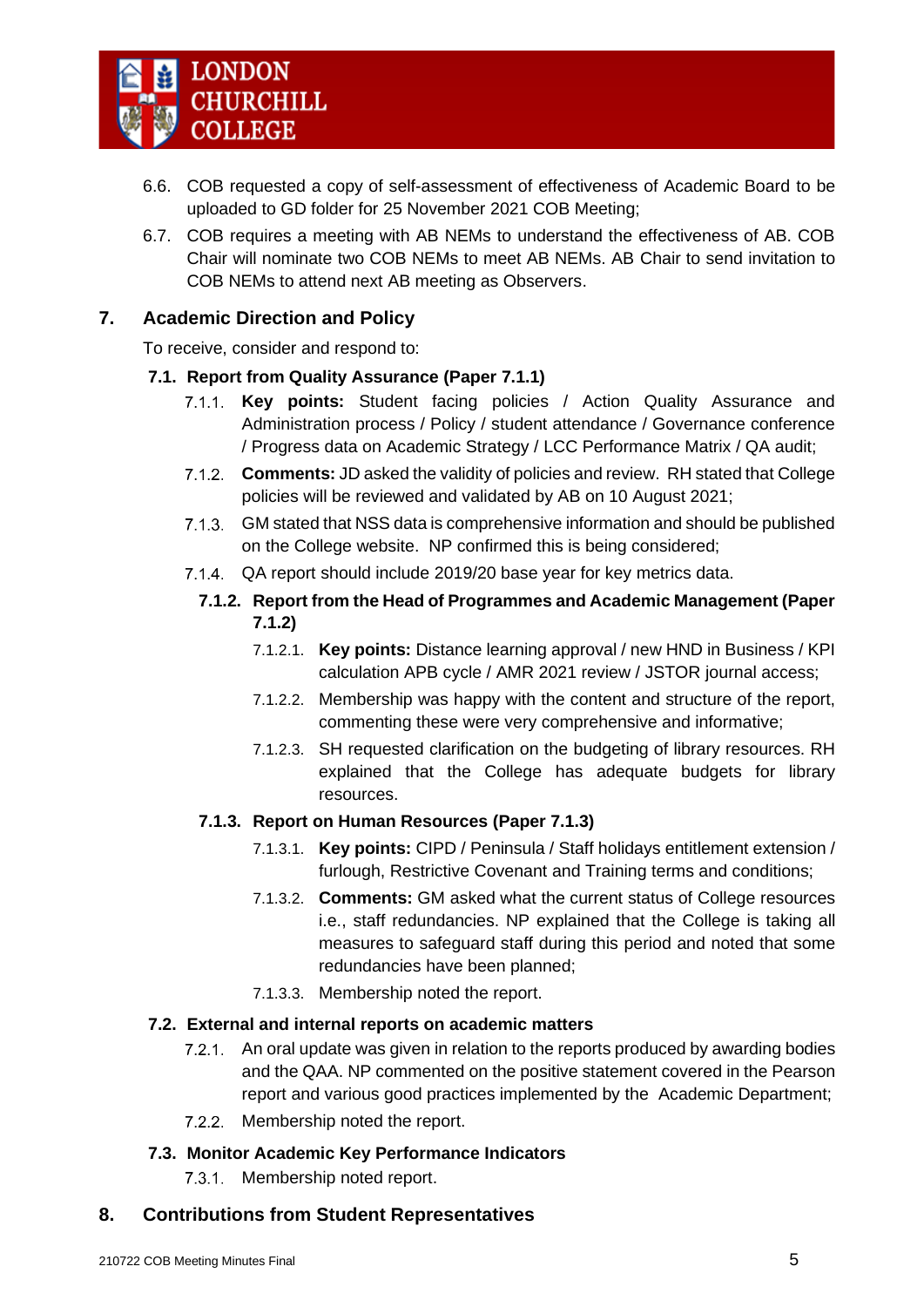

- 8.1. Receive and consider feedback from Student Representatives:
	- GT stated that the College provides a learning experience that is rewarding and challenging for all students. To help ensure this remains the case, staff engage with students with a view to listening and responding to what they say about their experience of their courses, whether individually, collectively or through their representatives;
	- $8.1.2.$ UK reported that students thought the College did an amazing work on tending to its students during the pandemic. Teachers and Registry staff were in constant communication with students. They were there to help us when we needed it, they checked in on how we were all settling in and how our online tutorials were doing. We never felt like we were stranded. The staff did a great job of setting things up, things for us to do as well as provide answers to any other tutorial questions. We will speak very highly of this College and its teaching excellence. It would be beneficial if the College had OfS registration or HEI partnership. This will greatly benefit the local community;
	- On a personal note, UK stated that "*LCC is a wonderful College with a fantastic atmosphere. All staff are friendly and hospitable. People in the College get to know each other easily and quickly. Everybody gets on very well with each other. It is also a good place for an adult like me to learn English. I really enjoyed my time here*";
	- $8.1.4$ GT thanked UK for his positive comments and NP confirmed any recommendation or improvements will be positively considered by the College.

## <span id="page-5-0"></span>**8.2. Head of Student Engagement Report (Paper 8.2)**

#### **8.2.1. HoSE Report**

- 8.2.1.1. **Key points:** Budgets (SE) / CPD Planning / Student Engagement Activities and Events
- 8.2.1.2. Membership noted the HoSE report.

#### <span id="page-5-1"></span>**9. Recommendations for BoD**

| <b>No</b> | <b>Minute</b> | <b>Recommendation</b>                                                                                                                                                                    | <b>Date Initiated</b> |
|-----------|---------------|------------------------------------------------------------------------------------------------------------------------------------------------------------------------------------------|-----------------------|
| 9.1.      |               | The IT Strategy should include milestone on the Strategic Statement<br>for COB to comment. The Strategic Plan should include milestone with<br>the current plan and aligned with KPI.    | 25 Nov 2021           |
| 9.2.      |               | The Master Risk Register should be filtered for COB i.e., only Critical<br>or Very High Risks "red colored" part of the Master Risk Register<br>should be considered for COB discussion. | 25 Nov 2021           |
| 9.3.      |               | The Master Risks Register should include Student Representation and<br>the impact on the College, to be considered at the next review date.                                              | 25 Nov 2021           |
| 9.4.      | 4.1.3         | RH to report a response to the next COB meeting clarifying rationale<br>for declaring KPI pass rates                                                                                     | 22 July 2021          |
| 9.5.      | 4.1.3         | The College to review its procedures for reporting pass rates.                                                                                                                           | 22 July 2021          |
| 9.6.      | 6.6           | COB request copy of self-assessment of effectiveness of Academic<br>Board.                                                                                                               | 22 July 2021          |
| 9.7.      | 6.7           | COB requires a meeting with AB NEMs to understand the                                                                                                                                    | 22 July 2021          |